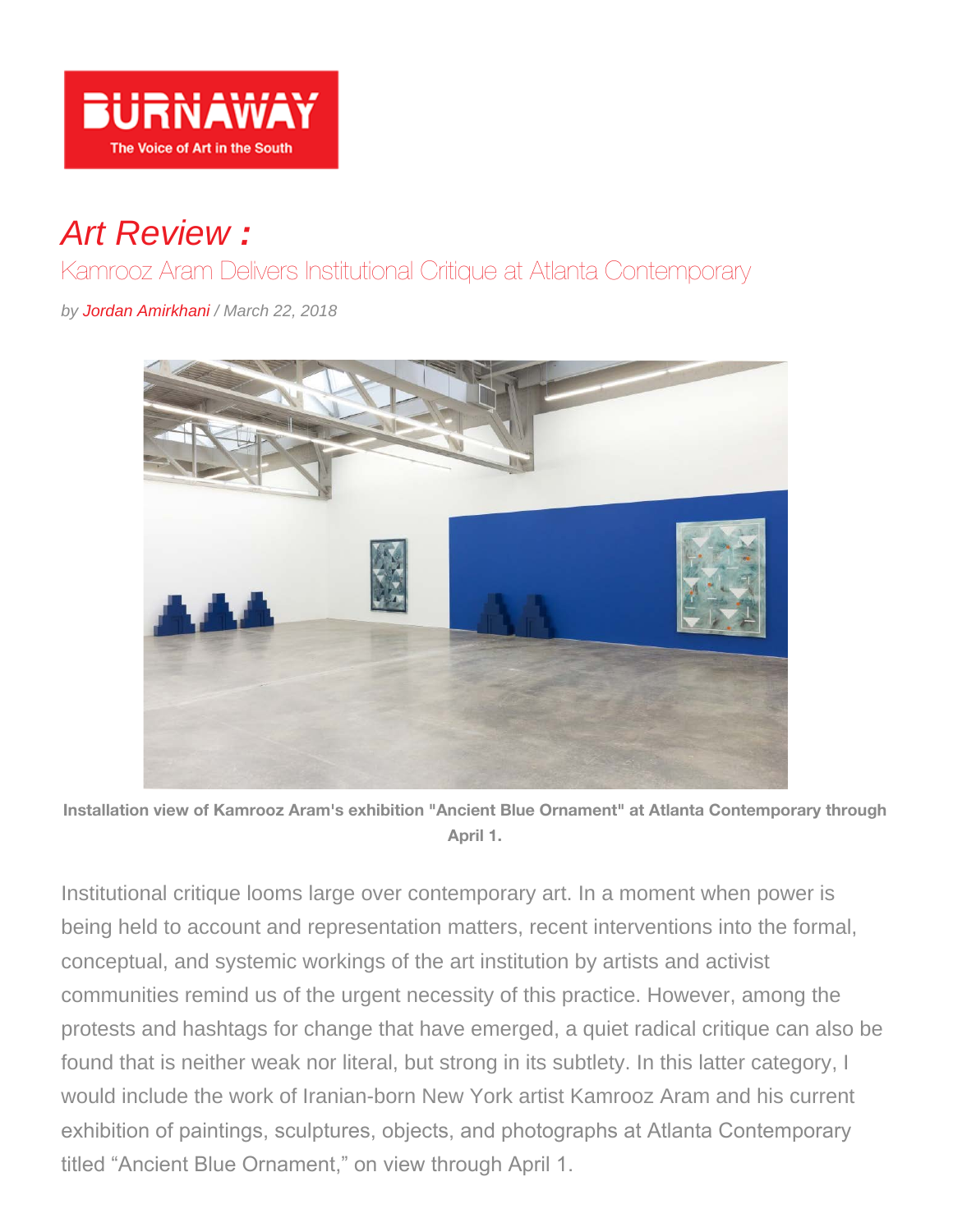Like other artists who engage the classic tenets of institutional critique, Aram heightens our awareness of the established frameworks that shape our understanding and valuation of art objects. Yet, his encounter with the exhibition space is informed by a certain empathy towards materials, artworks, and architecture—a refreshing gesture that frustrates the cold, reductive aesthetic that accompanies much of the movement's practices. Thus, instead of ignoring or fetishizing the gallery space and its immovable conditions, Aram incorporates the gallery into the work to allow institutional space and art to activate one another.



**Left to right,** *Ornamental Composition for Social Spaces 11* **and** *An Afghan Dream.*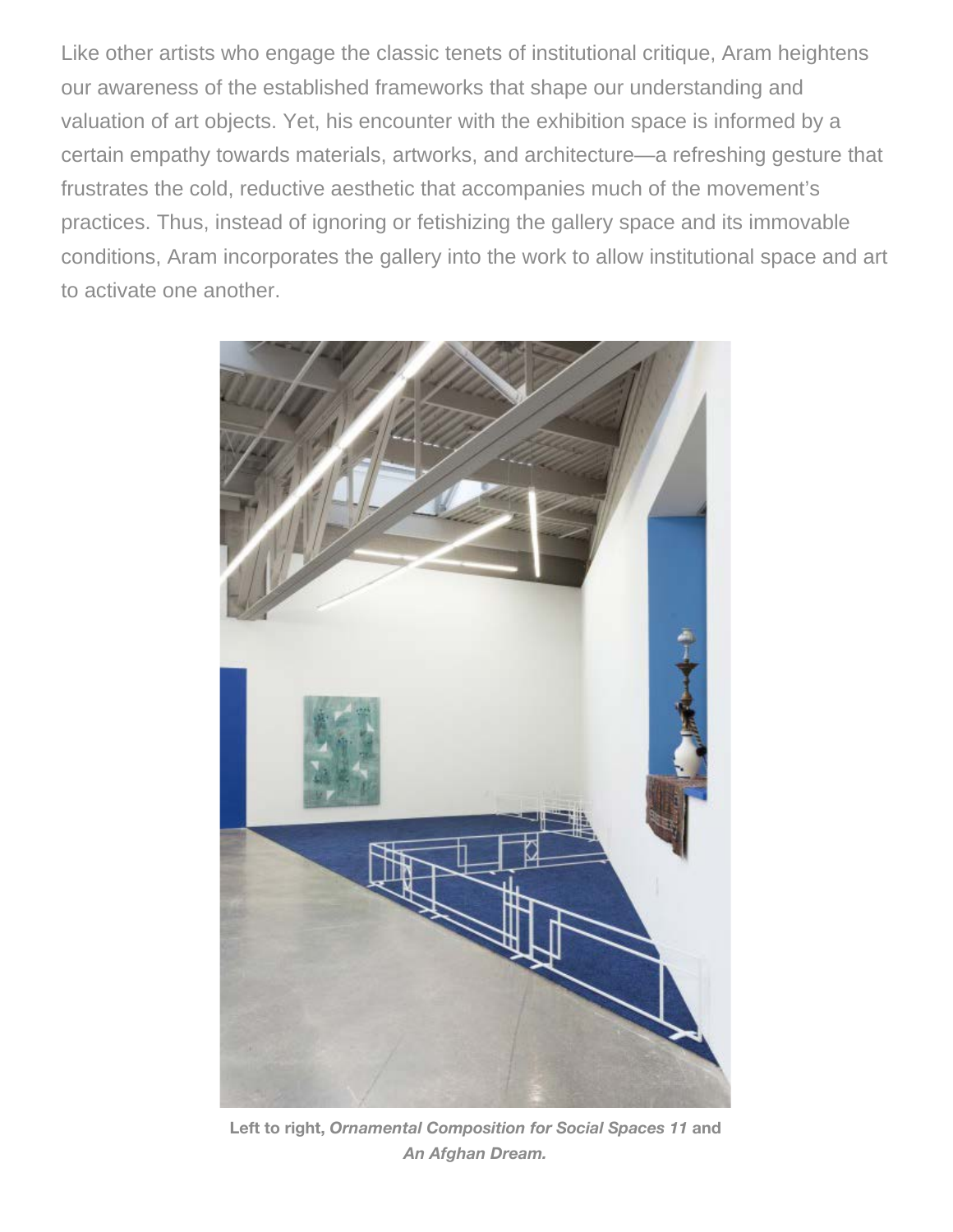The variety of genres and the careful curatorial choices present in this exhibition pose challenging questions about the notion of the museum or gallery as a site of ahistorical, passive contemplation. The provocations are bold and strategic and interrupt the formulaic logics of display. A bold blue wall, for example, occupies the space between its function as a flat surface upon which to exhibit the artwork and its resonance as a decorative backdrop—a gesture that disturbs the expectation that art must live in and conform to the sterile white cube or disavow its role as an object in an interior. Formica sculptures in the form of ancient Persian ruins at Persepolis sit on the floor across from a carefully arranged vignette of hookah pipe and Persian rug placed theatrically in a gallery windowsill, bringing historically domestic objects into the gallery space. A sharp triangle of bright blue carpet draws attention not only to the irregular dimensions of the space but to the historical stigma attached to the items and accessories of the decorative realm (carpets, wallpaper, arabesques) that modern artists feared so accutely.[1] Two white metal "fences" placed on the carpet create dynamic vectors of compositional energy yet block our access to the space—a reminder of the visible and invisible modes of intellectual and bodily control that exist in institutions of art.

Aram's consideration of architectural space points to an embedded cultural anxiety about how artworks are supposed to function in art institutions, and the ways in which we are trained to look at art in these settings. His insertion of color, décor, and ornamentation into the white cube points to a larger critique of the regulating conventions in Western art that have relegated certain sensory qualities and aesthetic modes to the subordinate "decorative." Artist David Batchelor explores the issue of "whiteness" as a color and power structure in his 2000 text Chromophobia, stating that the employment of white by classicists and modernists alike to impose order, banish difference, and enclose the world in an ideal Truth has resulted in a marginalization, degradation, and fear of color. [2] Color, he argues, has been relegated to the realm of the cosmetic, the vulgar and, most significantly, a means of invasion and foreignness—a dangerous, threatening Other that must be subordinated. The geopolitical, racist, and sexist terms of this gesture are overt. It is under these terms that Aram's blue wall manifests power.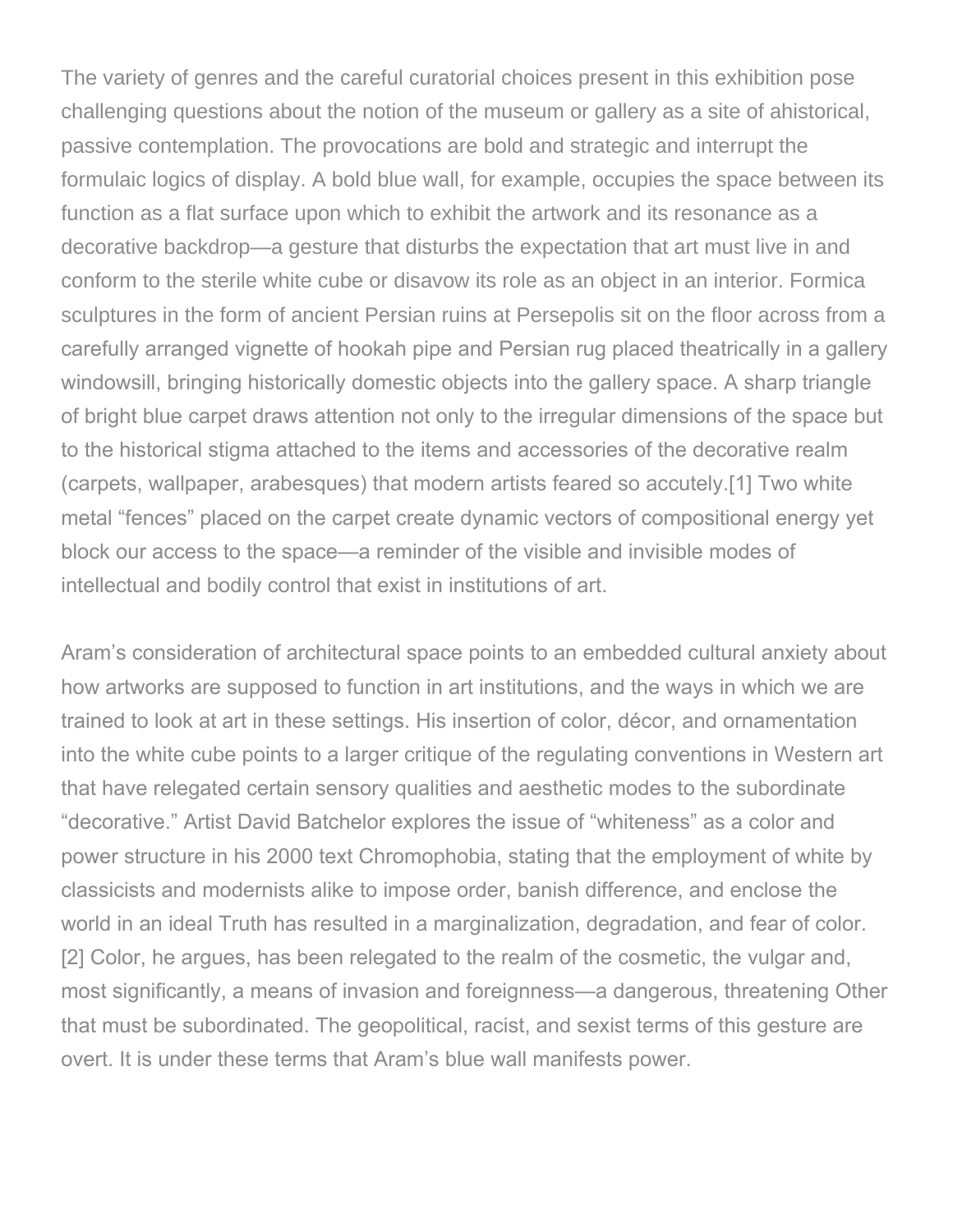

**Kamrooz Aram,** *Ornamental Composition for Social Spaces 9***, 2017; oil on canvas, 78 by 56 inches.**

While there are strong examples across the exhibition of Aram's conflation of a modernist vocabulary and logic with the realm of the ornamental and decorative, it is most evident in his paintings. Incorporating historically weighted tropes of modernist painting, such as the grid, gestural marks, all-over composition, and hard-edged geometric forms, Aram's paintings encourage the viewer to see how all of these characteristics are also present in modes of non-Western art and ask us to reevaluate the role of non-Western art on modern art's development. (Fig. 3) For example, repeated floral motifs culled from Persian rug designs speak to the repetition inherent in Minimalism and Pop Art, while dots and triangles in black, white, and orange-red reference Persian stucco and Moorish tile patterns as well as the dynamic geometric compositions of Russian Suprematism and Bauhaus designs.